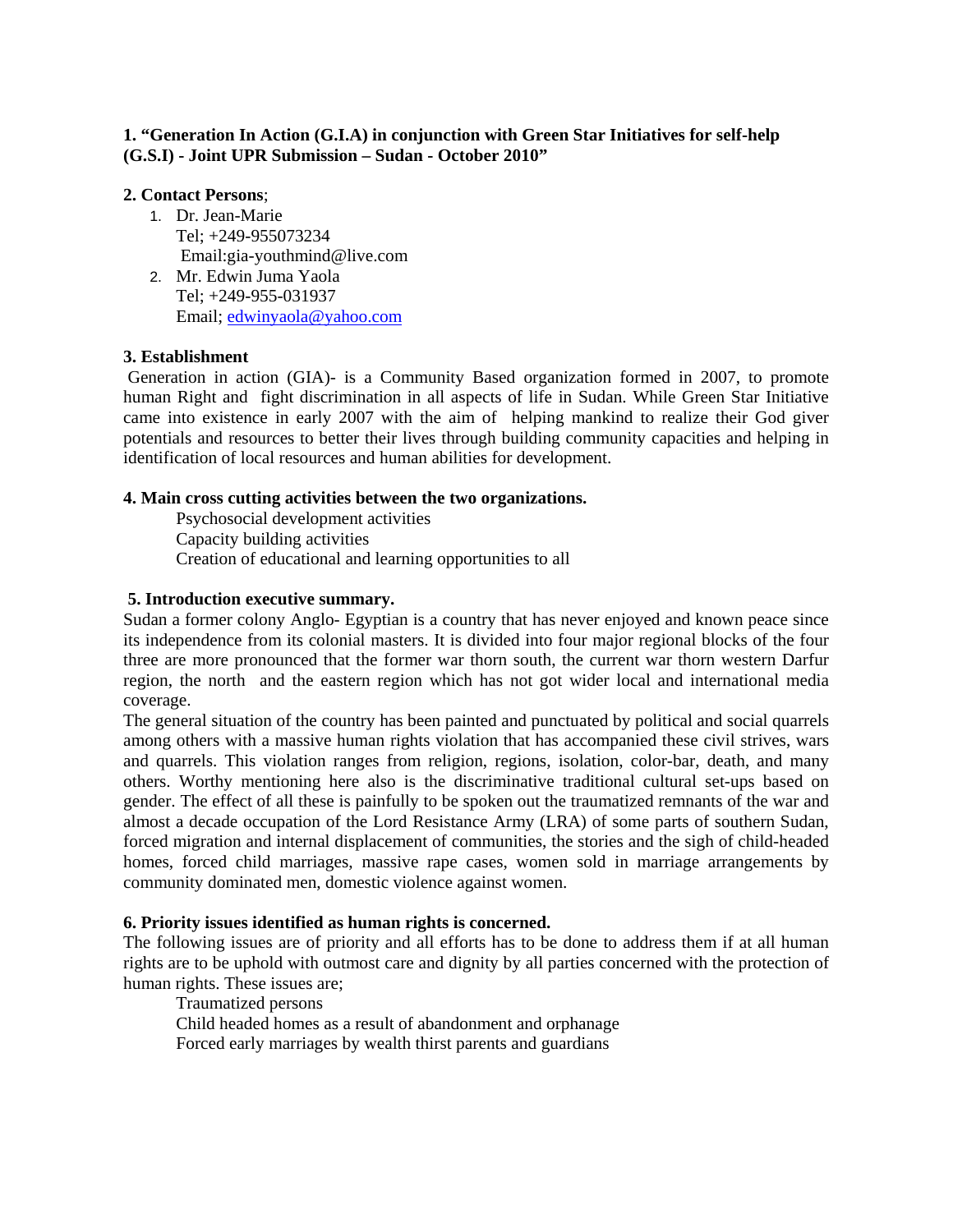Voiceless women – they have no voice in decision making apart from kitchen matters Treatment of women as properties- in this part of the world women are counted as part of property. Visit atypical burial ceremony of a man you will hear of it. Rape in marriage lives- a woman has no choice whether she is in the moody for sex or not Domestic violence based on gender- women are always subjected to physical torture many a times without mercy from men Men dominated economy- women are forbidden from owning properties in their names. Illiteracy- massive high rate of illiteracy, schools and manpower are very limited. Child labor- many of children who engage in this industry are mainly the abandoned children, street children, e.t.c War widows and war children (war orphans, child soldier) Discrimination against HIV/Aids victims Street children e.t.c

## **7. Current normative and institutional frame work for the promotion and protection of human rights.**

A number of institutional network have been so far been put place since the signing of the Comprehensive Peace Agreement (CPA) in early 2005 notably;

The granting of southern region semi autonomous authority over its territory and a chance for the people of the south to determine the destiny of region whether to remain part of the larger Sudan or a new independent country through a referendum due early next year.

The signing of the Child Act, 2008 the president of the semi autonomous south on the 13<sup>th</sup> day of October, 2008 in an attempt to promote and protect children social vices and all other forms of discrimination and oppression,

The creation of the ministry of gender, social development and religious affairs in the government of the semi autonomous south is a positive gesture towards promoting gender equity, freedom of worship and provision of basic needs. Which was not their or they were discriminatively awarded Other vulnerable groups such as people with physical disabilities and people living with Aids/HIV victims the policy frameworks and legislation have not actually come out and spelt out clearly.

#### **8. The efficiency of this institution in promoting protecting of human rights**

The efficiency of these mechanisms though packed by strong words and terms to be applied is still very poor despite minimal indication of improvement recorded. The rights for self determination of the people the south still hangs in balance due to conflicting comments put across to masses by both two sides. The enforcement of the child act signed by the south is not packed by concrete action. The popular vote by the people of the south for self determination still hangs in the air due conflicting information passed out to the masses by the two side of the divide.

#### **9. The cooperation of the State with the Human Rights mechanism**

**NGOs, Rights holders, Human rights defenders at national, regional and international levels**  The relationship between Sudan with NGOs especially International NGOs and Human Rights defenders has not been smooth especially those from western countries due their hard stand on human rights violation by the government to the people of Sudan. A number of them have been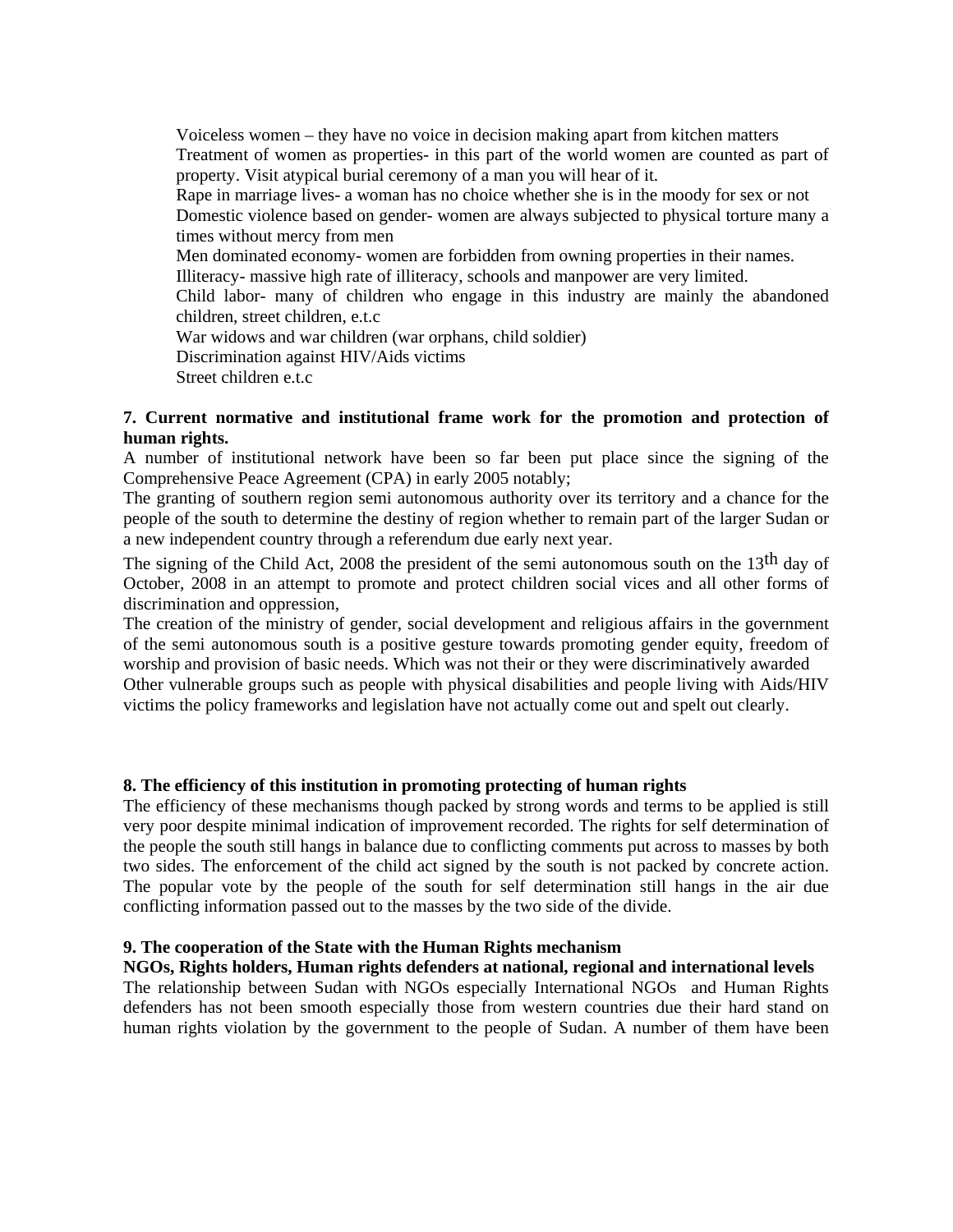forced out operation from the region leaving the Right holders denied of their rights to humanitarian assistance.

Criticism of the government from the recent past have been violently dispersed by military forces like what happened to students who had staged a peacefully demonstration to demand for the implementation of the remaining CPA articles.

## **10. Country's achievements.**

The signing of the CPA the agreement ended the civil war in the south this has brought peace to the people of the south, it has given the people of the south a chance to decide the future of the south through the forthcoming referendum vote.

Demobilization, disarmament and reintegration program in the south spearheaded by the government of southern Sudan.

The signing of the Child Act by the government of south Sudan on 13 October 2008 to promote and protect child Rights in the south.

The 25% given to women representatives in the government is pointer towards attaining gender equity in the country.

## **11. challenges and constrains.**

The two broad challenges and constrains identified are; institutional weaknesses ranging from family to national levels the family social fabrics that used to hold the community together, sharing resources and caring one another have been weaken beyond repair for example the extended family ties, African socialism are dying away partly due to war, economic hardship and modernization.

The governmental institutions that has been put in place they are weak and in most cases they lack political will from political leaders and lastly limited financial and technical backup given the fact that the country has just emerged from the civil war in the south and the current civil wars in western Sudan.

Weak implementation mechanism for vulnerable groups like HIV victims, disabled, widows, children,

## **12. Key national priorities as identified G.I.A and G.S.I**

Three broad priorities dominates the whole debate if any meaningful results is to be achieved as pertains Human Rights protection and promotion these are as follows;

Psychosocial development policies

Education and training opportunities

Creation of protective environment for promotion protecting

### **13. Initiatives and commitments that should be undertaken to overcome the challenges and constraints and improve Human Rights situations on the ground.**

Strengthening of local actors at grassroots level through massive capacity building and empowerment campaigns

Development of strong psychosocial policy frame works and guidelines. E.g providing counseling classes, sports and games

Development policy frame work and guidelines for the creation maintenance of protective environment for the vulnerable sections of the community. This can be inform of children homes for children, women centers from where they could air out their views without fear.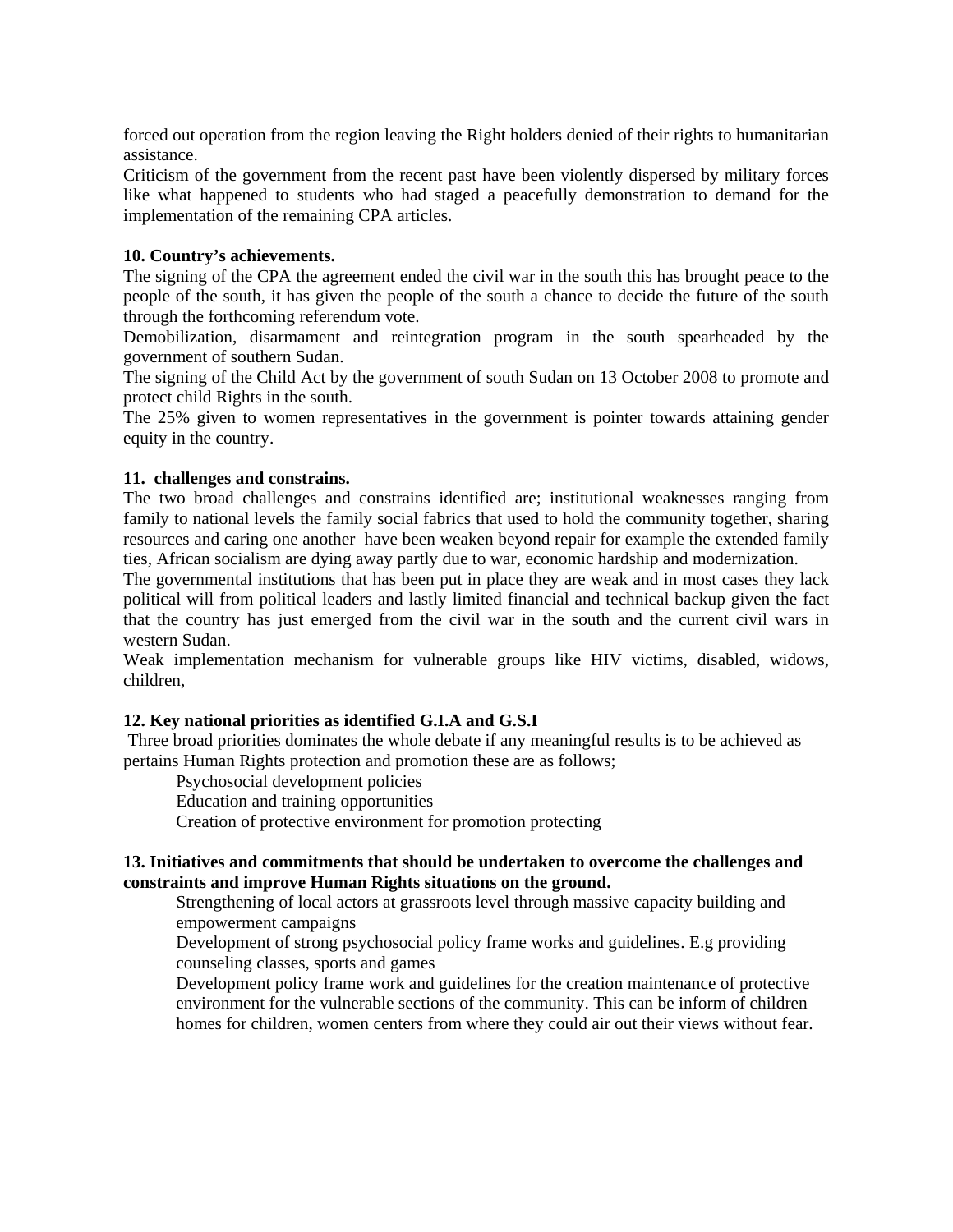Develop strong follow-up mechanism to monitor the Human Rights situations on the ground for example manning grassroots Human Rights watchdog units to collect information to Boma level of administration.

## **14. Comment on future cooperation**

It is an opportunity that we look forward to have again in order to strengthen and build on what the country has so far achieved

## **15. Expectations in terms of capacity building and technical assistance recommended.**

If the community is empowered in all the sphere of life by building its capacities packed by up to date and well planned technical assistance then Human Rights conditions will greatly improve.

1. GIA currently is running a child drop-in centre with the aim of protecting the children from harmful things like land mine, drug abuse, road accident since many people are driving without driving license about child Right we do involve children to participate in activities that makes them feel satisfied as pertains to their Right through Drama about their right in education, drama about their Right in participation in games, their Rights from oppression, forced and early marriages, girls as source of income to the parent when sold off in marriage.

2. It is also running a general counseling centre. It has identified difference groups who need psychotherapies and counseling therapies many of them are traumatized because of results of civil wars in Sudan. This groups also need special attention in terms of awareness of their human right, this are the disabled, Children and HIV victims.

3. The disabled are neglected and sidelined, Since most of them are old and can't deliver to the community needs. Some are used as source of money to the families by keeping them on roadsides as beggars and in the evening they are taken home. Some have made camps by roadsides as their permanent homes.. No initiative so far has been done to these disabled old ones.

4. The Girl child has been deprived her right to education and freedom of expression In Sudan, Girl compensation is a cultural norm in Sudan. Many of the girls compensated to other families committed suicide due to right violation in their new families. Many girls still do not attend school, because their parents are afraid of them meeting people who might drive them from their traditions. They are afraid that educated girls will argue with them, and want more control over their lives. Even worse, say the parents, a young girl often does not have a say in whether and whom she will marry. It is the parents, who make the decision. The girl is frequently subordinate to her partner in big family decisions, such as when to have children and how many to have. Many of these girls, in villages and towns throughout Sudan, are only about 16-years-old. But such marriages are common, even though early unions have been illegal for decades; we still have countable cases in Sudan.